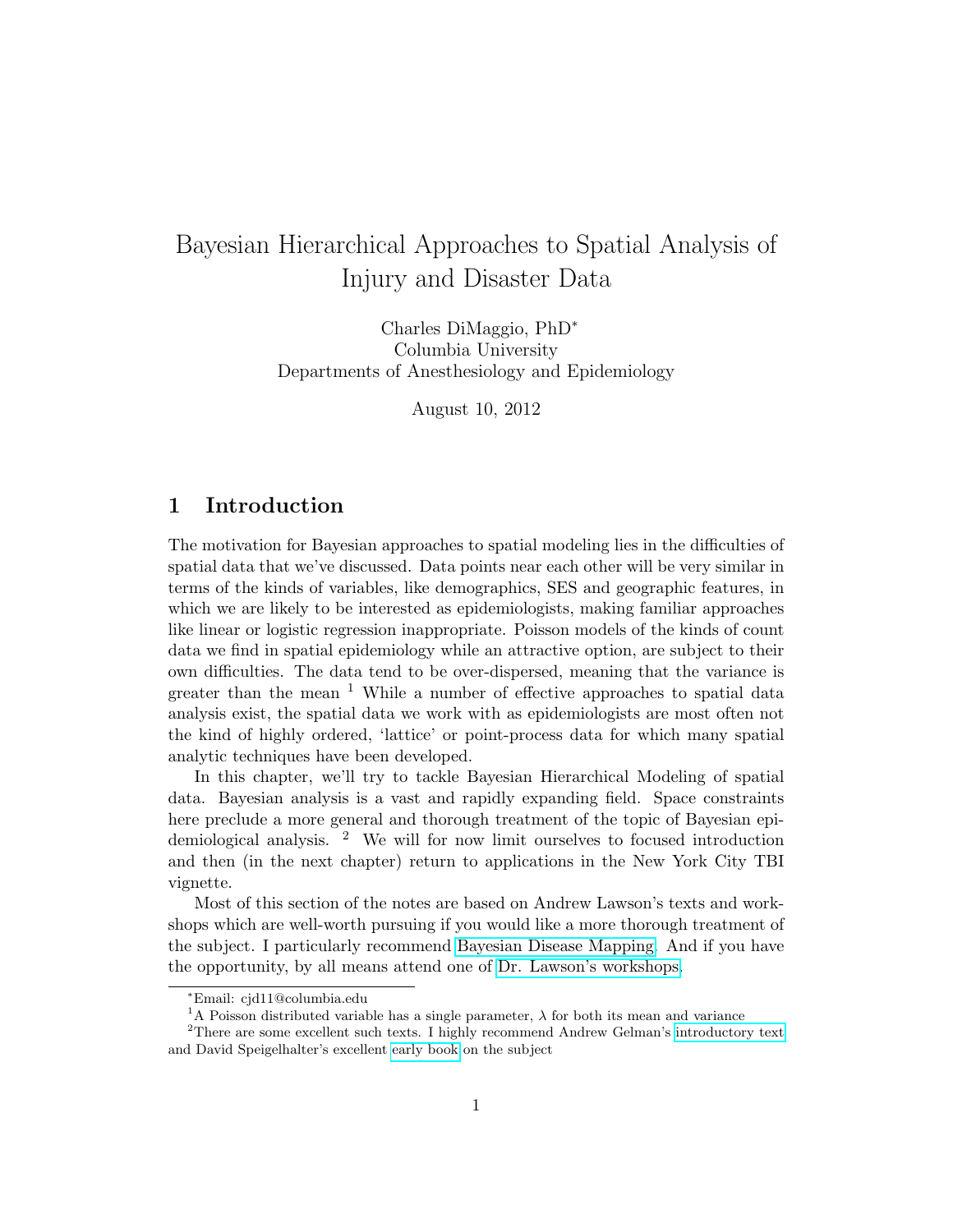We'll first consider the types of data and questions for which Bayesian approaches are suited. Then we'll introduce the basic theory of Bayesian statistics, and proceed to describe the gamma-Poisson model as a flexible and useful approach in the multilevel setting frequently encountered in spatially distributed count data. I'll present an example of the methods, using data from Hurricane Katrina in Orleans Parish, Louisiana, and consider some of the advantages and limitations of Bayesian spatial analysis for the practicing epidemiologist.

## 2 The problem with place

As we have seen, aggregating data to the group level based on geography is not simple. Bringing data together spatially frequently results in heterogeneous and arbitrary groupings that may be too large and undifferentiated to capture risk appropriately. Analyses that rely on variable specification based on irregular geographic units, such as ZIP Codes, may be affected by extreme values based on a few cases in small populations. Rare events contribute to more heterogeneity than is assumed by commonly used epidemiological methods like the Poisson models. Finally, epidemiologically influential covariates of an outcome, which may be unmeasured, are likely to be similar in adjacent areas resulting in spatial autocorrelation.

A a basic measure of increased occurrence might be a ratio that compares observed to expected counts of an outcome in a geographic area like a census block. We could then calculate some risk that explains any change from the expected number to the observed number. So, for example, if there were no risk in a particular area, this risk factor would be equal to 1, and the observed number would be equal to the expected number. If, on the other hand, there was some increased or decreased risk of in a particular area this number would be greater than or less than 1. This is a standardized mortality (or morbidity) ratio  $(SMR)$ , where for region *i*:

- $y_i$  is the observed count for some outcome
- $e_i$  is expected count
- $\theta_i$  is the (unknown) parameter for the relative risk

A crude estimate of the risk  $\theta_i$  would be  $smr_i = \frac{y_i}{\epsilon_i}$ ei

As noted, this kind of data is subject to the problems of non-independence. Census blocks near each other are likely to be similar in important ways based on geography and population demographics. The areal units are also often defined in irregular and arbitrary ways unrelated to their potential use for health outcomes analyses. In the United States ZIP Codes are intended as a convenient means of delivering mail. They are far from regularly arranged yet they have been treated as lattice-like for point-process data. Finally, count data of the kind often used in spatial injury epidemiology are subject to over dispersion and instability. Small expected numbers in the denominator e.g. say only two household in a census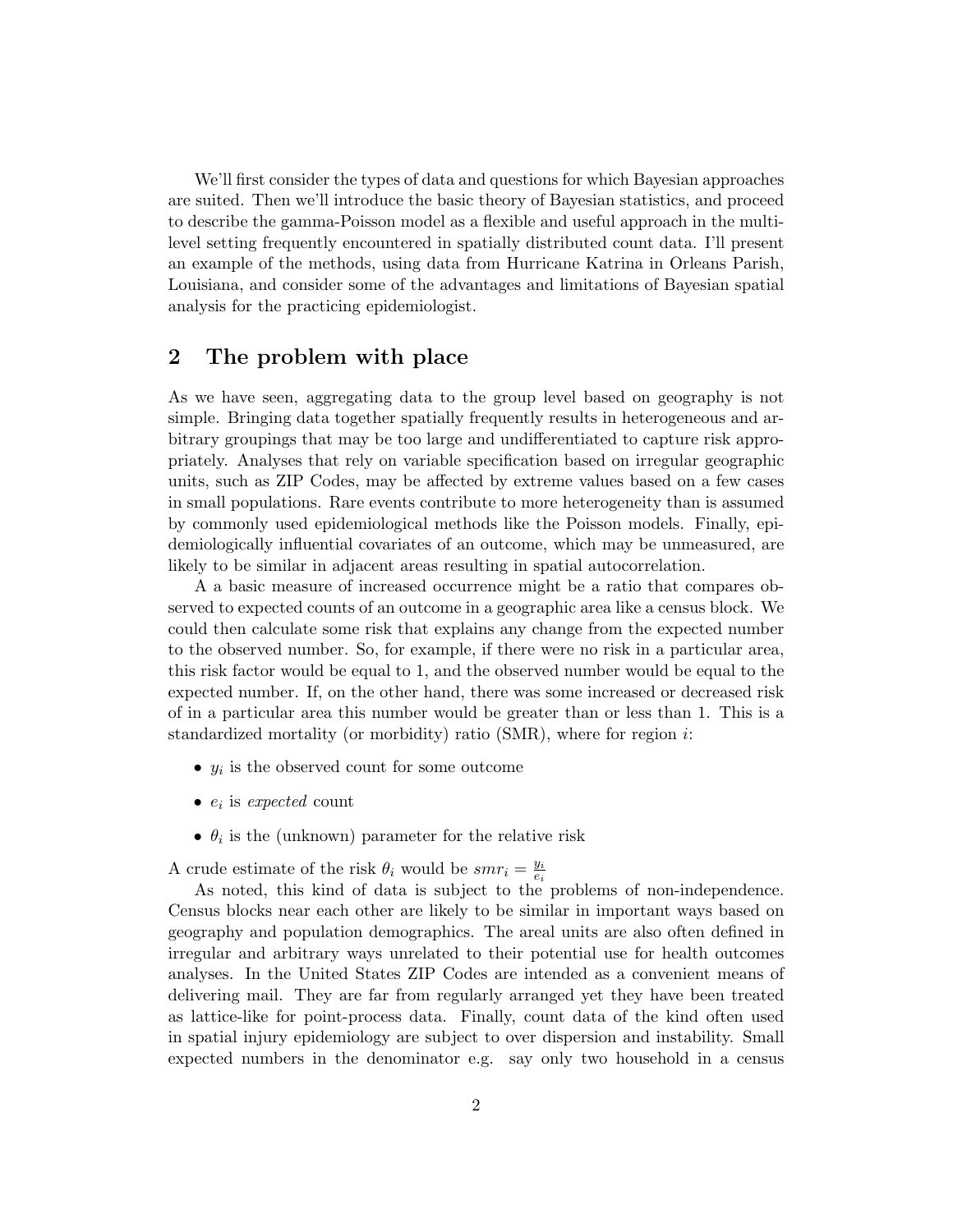block, can lead to large inflated risk estimates if only one household is affected. These characteristics call into question the suitability of such approaches as simple Poisson models.

#### 2.1 The Rev. Bayes meets Dr. Snow

A century before John Snow mapped cholera deaths in London Thomas Bayes, an English minister and mathematician, sparked an approach to conditional probability that bears his name<sup>3</sup> and that addresses, in many respects, the problems inherent in spatial epidemiological analysis. At it's most basic level, the Bayesian approach to knowledge asks: How do we combine what we expect with what we see? Or put somewhat differently, how do we learn from the data to update our knowledge?

Clinicians, who I believe tend to be natural Bayesians, are taught 'hoof beats usually mean a horse is approaching', and that much more information is needed before concluding it is a zebra. We turn to this mode of thinking in our approach to spatial analysis. How does what we expect to see in a region, based on the surrounding regions, impact our conclusions about what we actually see? Bayes Theorem formalizes and quantifies this common-sense approach to evidence and expectations.

#### 2.2 From common sense, to numbers.

Statistically, in a Bayesian approach, we base our conclusions about the probability of a risk estimate given our data,  $Pr[\theta|y]$ , on a combination of our prior expectation, expressed as the probability of observing some risk estimate  $Pr[\theta]$ , and the likelihood of observing the data with which we are presented,  $Pr[y|\theta]$ :

$$
Pr[\theta|y] \propto Pr[\theta] \cdot Pr[y|\theta] \tag{1}
$$

When we have a lot of data based on our observations, the likelihood of that data tends to overwhelm any prior expectations we might have had to the contrary. The less data we have, the more influence our prior expectation will have.

Our prior distribution essentially dictates how we believe the parameter  $\theta$  would behave if we had no data from which to make our decision. What, for example, might we expect is the probability that someone living within 3 miles of a certain location would die from a gun shot wound? Our best guess might be, for example, 1 in 20 or about 5%, and that this probability varies around this point estimate in a normal fashion with a variance of say  $0.01$  or  $1\%$ . This estimate may be based on previous studies, law enforcement data, clinical experience or a combination of sources. What then, if we conduct a study that indicates the risk of firearm related

<sup>3</sup>Stigler's Law of Eponomy states that 'No scientific discovery is named after its original discoverer'. In this case Thomas Bayes clearly got the ball rolling (if you know his original thought experiment, then pun intended) but folks like Richard Price and especially Pierre Simon Laplace should rightfully have their names attached to the theory. Still, 'Bayesian' has a certain ring to it.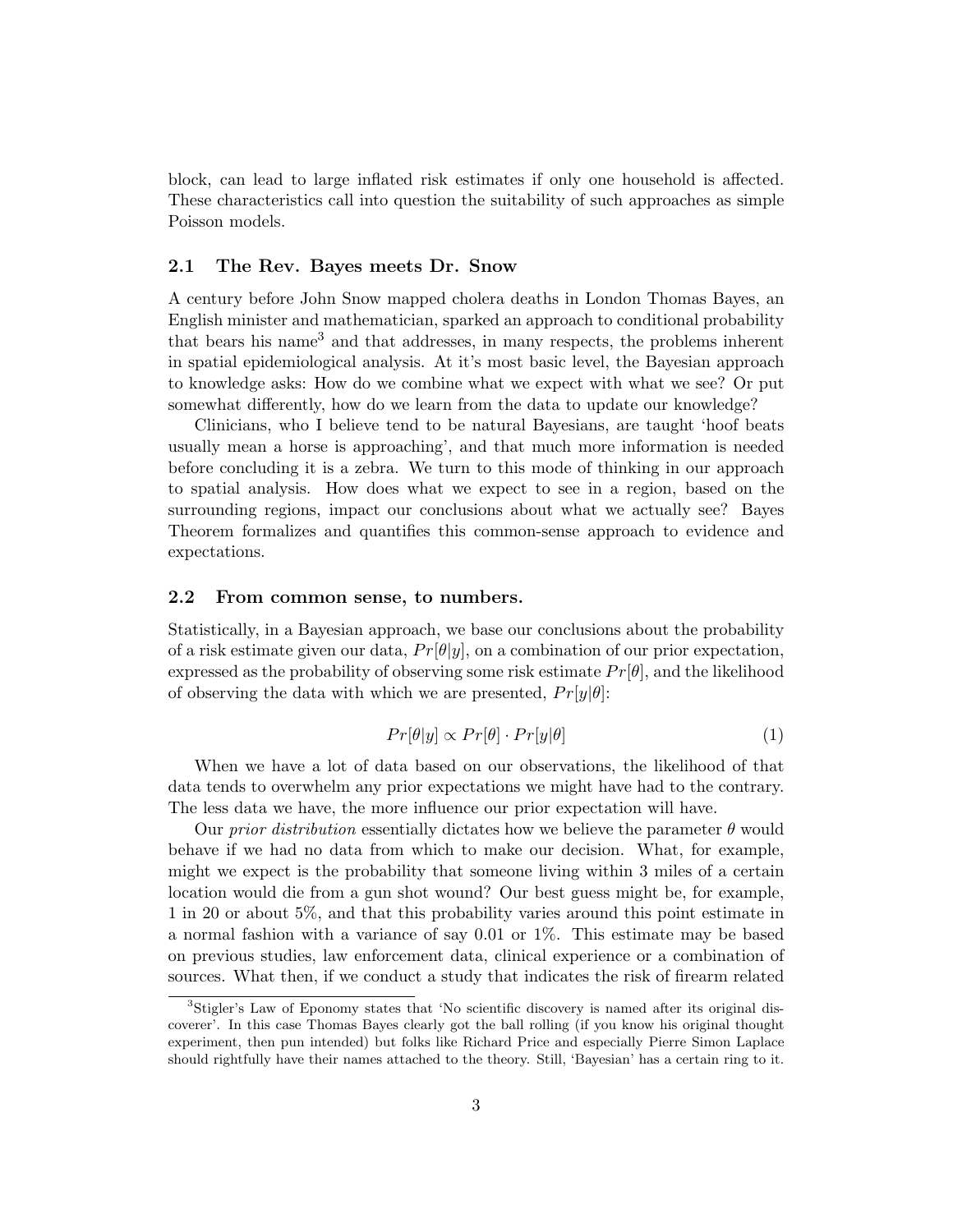fatality within 3 miles of the location is 45%? How do we revise what we think about the risk of firearm-related deaths in this area? Any revision will depend in large measure on how *likely* these data or observations are given our expectations (and model). This, then, is the second bit of information on the right side of the equation, referred to as the *likelihood* or the *likelihood function* which represents the probability we assign our observed data given the postulated parameters represented by our prior. Our *posterior distribution*, or revised probability of the parameter  $\theta$ , is a combination of these two probabilities. <sup>4</sup> In a very common sense way, it tells us, for example, that if the results of our study differ markedly from our best existing information we should perhaps be somewhat skeptical.

#### 2.3 From numbers to BUGS

For many years, approaches to combining the prior and the likelihood were restricted to a set of situations where the prior distribution was conjugate to, or in the same family, as the likelihood and could be derived by some fairly simple updating of the likelihood function. So, for example, in the setting of an standardized mortality ratio (SMR), a  $\Gamma(\alpha, \beta)$  prior is conjugate to a  $Pois(\lambda)$  likelihood and can be updated with the information in the likelihood function through the simple formula  $\Gamma(\alpha+y,\beta+e)$ 5

Many reasonably realistic problems, though, are not amenable to conjugate analyses. There may not be an appropriately conjugate prior. They may require higher order differential equations that do not have closed or simple solutions. <sup>6</sup> In these cases, simulation approaches can be use to solve for the parameter estimates, but for may years the required computing power for the kinds of simulations necessary, and more importantly, an approach or algorithm to define a valid sample space from which to simulate were not widely available or widely appreciated.

Software developed over the past decade or so, of which the WinBUGS package developed in the UK is a notable example, takes advantage of both advances in computing and in the understanding of constructing Monte Carol Markov Chains to make such simulations approach. WinBUGS (which stands for Windows Bayes Using Gibbs Sampling) samples from a proposed posterior distribution using either Gibb's (for which it's named) or Metropolis Hasting algorithms.

The details of the sampling schemes used in packages like WinBUGS is beyond

<sup>4</sup>And leads to the essential mantra of Bayesian analysis: 'The posterior is proportional to the prior times the likelihood.' Which should be invoked like an incantation when doubt and confusion arise.

<sup>5</sup>Don't worry too much if this isn't entirely clear at this point.

<sup>6</sup>For a meaningful appreciation of Bayesian analysis, you may have to review some (though not necessarily a lot) of your college calculus. In this case, you may think of "higher order" as referring to equations that require multiple factors to solve, and "simple or closed" as equations that have only one solution or that can be integrated to 1. This last point is critical, since we're dealing with probabilities which, by definition must sum or integrate to 1.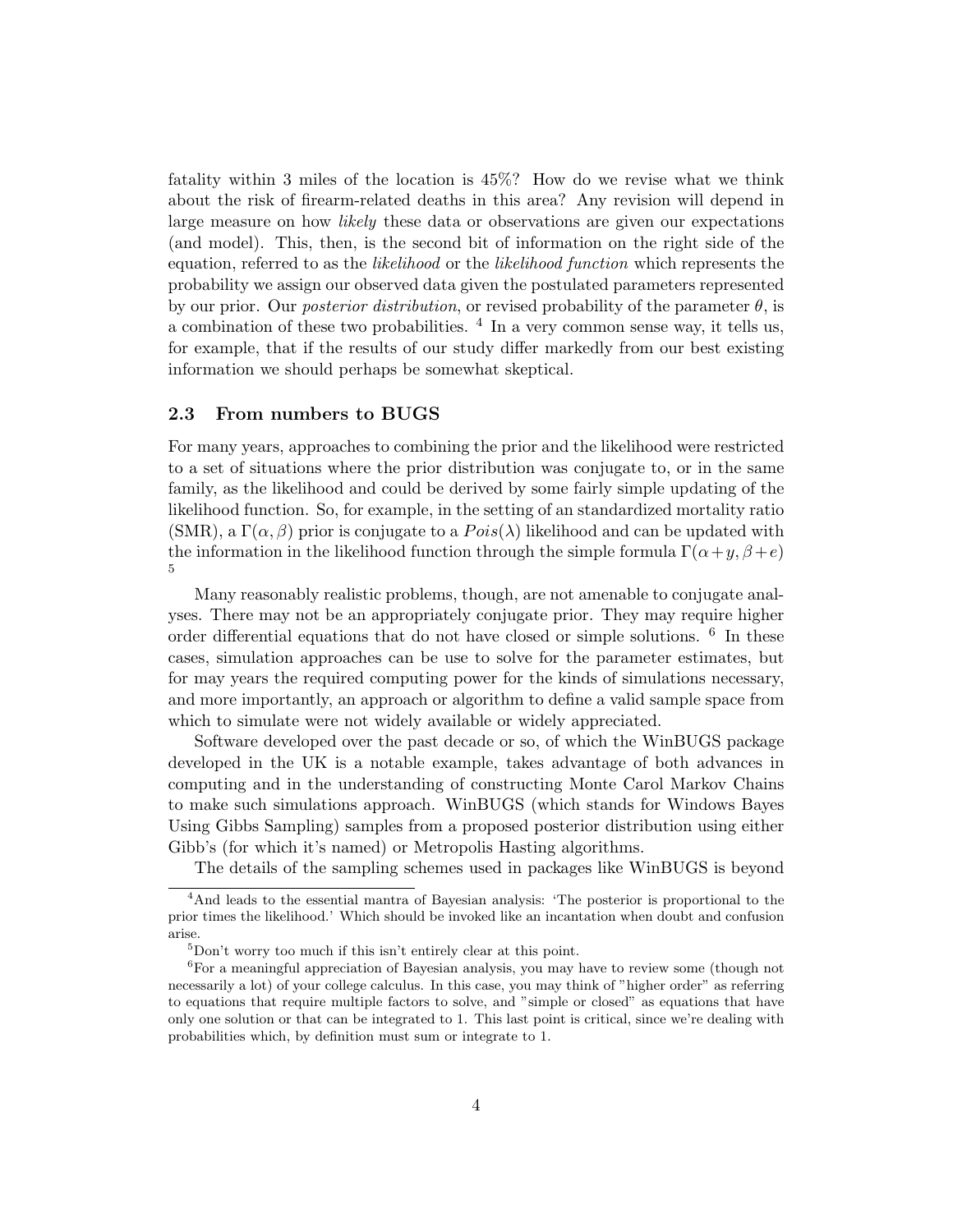the scope of this short description,  $7$  but it is important to note that this approach carries with it additional responsibilities for the analyst.

First, because these are Markov Chains, each value is dependent on the prior value in the chain; we must assess correlation of sample values. We do this by reviewing autocorrelation graphs and statistics. Ideally, we would like any correlation among values to drop off after the first lag.

Second, since we are trying to sample the (posterior) target distribution as fully and as efficiently as possible, our proposal distribution should sample an appropriately wide area of the proposal distribution. This part of practical Bayesian analysis can get messy, particularly if our proposal distribution is too narrow or our starting value is off somewhere in the hinterlands of a large multi-dimensional target posterior distribution. One approach to this task is to calculate acceptance rates. For random walk chains with normal proposal densities, ideal acceptance rates would be about 50% for one parameter model and about 25% for multi-parameter models. Gibb's sampling, which is based on defining a multi-parameter distribution conditional on one parameter given all the others, can help obviate some of this fine tuning necessary for more traditional Metropolis-Hastings algorithms, which require that the proposal distribution be specified a priori.

Third, to help ensure that we are, indeed, sampling from the stable underlying target distribution, we also do things like evaluate whether the chain of sample values actually converges to a stable distribution that is consistent with the posterior distribution in which we are interested. Practically, we do this by running 2 or 3 chains of samples each starting with an initial value chosen from widely dispersed areas of the target distribution,  $\delta$  and then evaluating the chains to make sure they are all sampling form the same distribution. This evaluation can be as simple as looking at the kernal density of the distribution graphically to make sure they are reasonably overlapping, to calculating statistics such as the Brooks-Gellman-Rubin (BGR) that compares within chain variation to across chain variation.

Finally, and in some respects most critically, we are obligated to evaluate our choice of prior distributions, some of which may be more influential or appropriate than others. This can be accomplished with sensitivity analyses substituting and evaluating the effects of different prior distributions.

<sup>&</sup>lt;sup>7</sup>In addition to Lawson, a couple of excellent references and introductory texts for all this stuff are: (1) Albert, J. (2009) Bayesian Computation with R. New York: Springer. (2) Banerjee, S., Carlin, B. P., and Gelfand, A. E. (Eds.). (2004). Hierarchical modeling and analysis for spatial data. Boca Raton, Chapman and Hall/CRC. (3) Gelman A, Carlin JB. (2009) Bayesian Data Analysis. Boca Raton: Chapman and Hall/CRC. (4) Greenland, S. (2006). Bayesian perspectives for epidemiological research: I. Foundations and basic methods. Int J Epidemiol, 35(3), 765-775. and (5) Spiegelhalter D, Abrams K, and Myles J. (2004) Bayesian Approaches to Clinical Trials and Healthcare Evaluation. West Sussex, John Wiley and Sons.

<sup>8</sup> If this sounds a lot easier said than done, it is.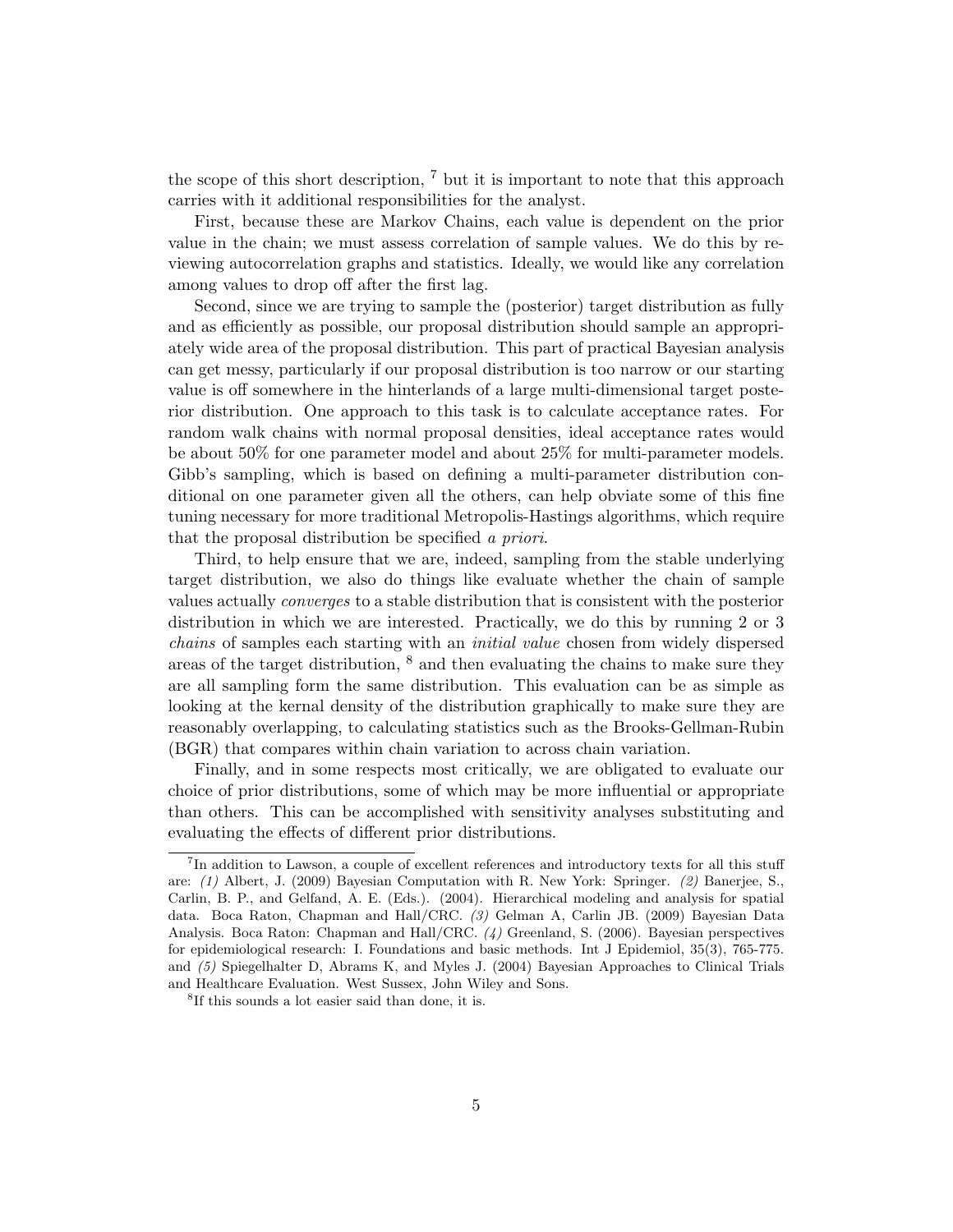#### 2.4 From BUGS to a model

Bayesian thinking lends itself naturally to the kind of hierarchical models suited to areal spatial analysis. We can specify not only a distribution for how we believe *individual* risk  $(\theta_i)$  is distributed, but also, by specifying an additional set of parameters, how we believe  $\theta$  varies across higher levels of organization, such as geographic units. One could, for example, say that  $y_i$  is the empirical (observed) rate of some event in a geographic area i,  $\theta$  is the true underlying rate, and some additional parameter(s) how that true rate varies across all such areas in which we are interested.

To begin building a model, we must define our prior and our likelihood. Let's start with the likelihood, or data component of the model. For count data of the kind with which we frequently work in epidemiology, we assume an underlying Poisson distribution. Often described as the distribution of rare events, the Poisson distribution is characterized by a single parameter,  $\lambda$  (i.e., both  $\mu = \lambda$ , and  $var = \lambda$ ).  $\lambda$ is the rate per unit time at which some event  $k$  occurs, and the Poisson distribution is defined as:

$$
Pois(\lambda) = e^{\lambda^k} / k! \tag{2}
$$

The  $y_i$  counts in area i, are independently identically Poisson distributed and have an expectation in area i of  $e_i$ , the expected count, times  $\theta_i$ , the risk for area i :

$$
y_i, \text{iid} \sim \text{Pois}(e_i \theta_i) \tag{3}
$$

Having defined our likelihood, we next define a prior distribution for this likelihood. A useful and commonly used prior distribution for  $\theta$  in the setting of spatial analyses is the gamma  $(\Gamma)$  distribution:

$$
\theta \sim \Gamma(\alpha, \beta) \tag{4}
$$

where,  $\mu = \alpha/\beta$ , and  $var = \alpha/\beta^2$ 

The Gamma distribution consists of a very flexible class of probability distributions. For example,  $\Gamma(1,b)$  is exponential with  $\mu = 1/b$ ,  $\Gamma(\frac{v}{2}, \frac{1}{2})$  $(\frac{1}{2})$  is chi square distributed with  $v$  degrees of freedom. Gamma distributions are constrained to be positive, which is necessary when dealing with count data, and setting the two parameters equal to each other  $\alpha = \beta$  results in a null value of 1, which is useful for modeling risk estimates. Finally, the Gamma distribution is conjugate to the Poisson distribution, making our prior and our likelihood of the same family which not only allows for simplified statistics in one parameter problems, but carries with it additional advantages in terms of a valid choice of prior in more complicated analyses.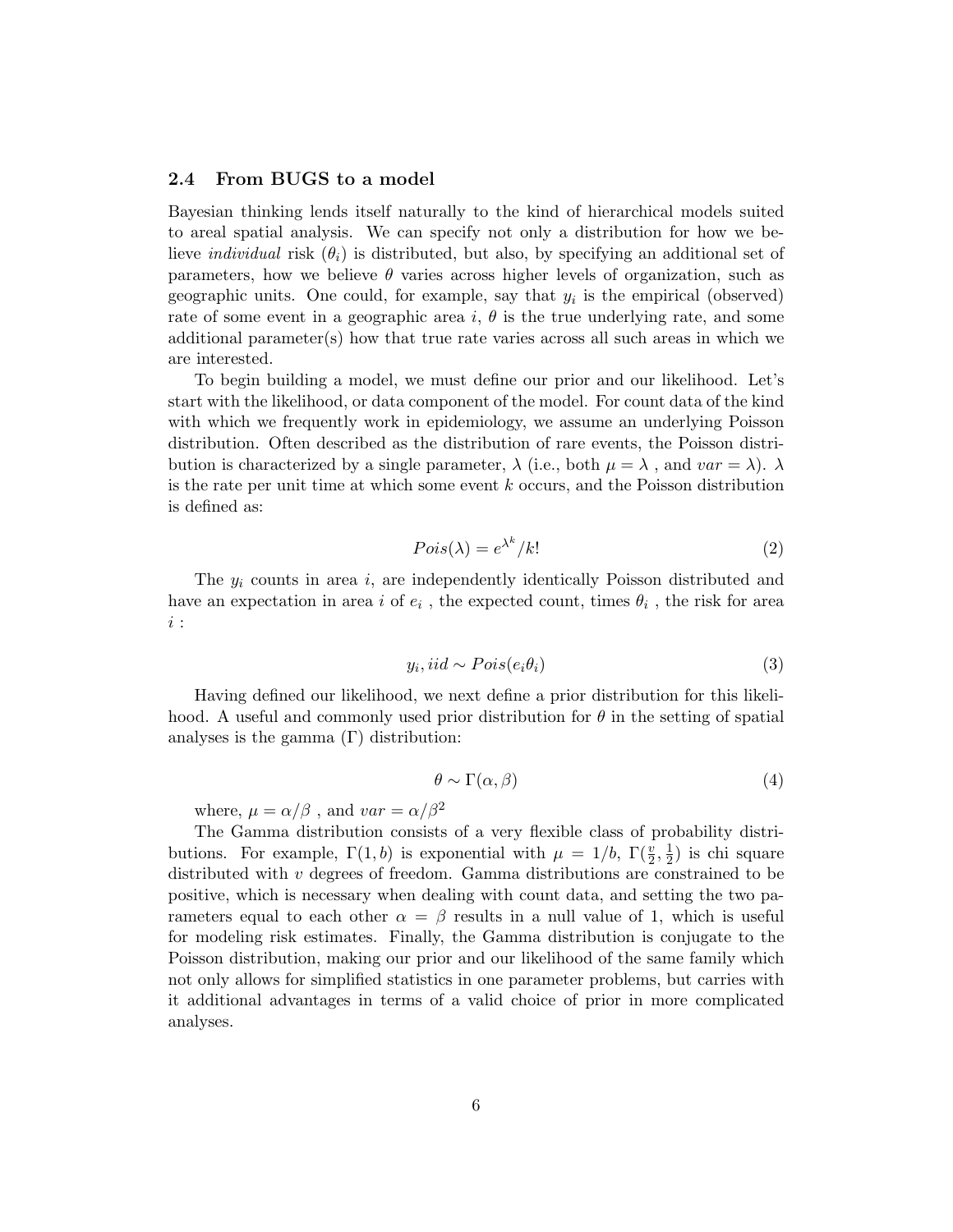#### 2.4.1 The Poisson-gamma model

Since a basic Bayesian assumption is that any parameter in a problem has a prior distribution of its own, the  $\alpha$  and  $\beta$  parameters in the gamma also have prior distributions. The usual approach is to put exponential distributions on  $\alpha$  and  $\beta$ . 9 :

$$
y_i \sim Pois(e_i \theta_i) \tag{5}
$$

$$
\theta \sim \Gamma(\alpha, \beta) \tag{6}
$$

$$
\alpha \sim exp(v),\tag{7}
$$

$$
\beta \sim exp(\rho) \tag{8}
$$

Below is an example of the code for this hierarchical model in BUGS language. The code looks a lot like R. But not really.

```
model
{
For (i in 1:m) \qquad # loop to repeat for every spatial level
{
       y[i]~dpois(mu[i]) # Poisson likelihood for observed counts
      mu[i]<-e[i]*theta[i]
      theta[i]"dgamma(a,b) # relative risk
}
        a<sup>\text{°decay}(0.1)</sup> # hyperprior distributions
        b^{\sim}dexp(0.1)}
```
Following that is an illustration of the basic hierarchy in a directed acyclic graph (called a 'Doodle' in the BUGS world) for the model (on the left) and a description of the components of the graph (on the right).

<sup>&</sup>lt;sup>9</sup>At this point we begin to see the inherently hierarchical nature of the Bayesian approach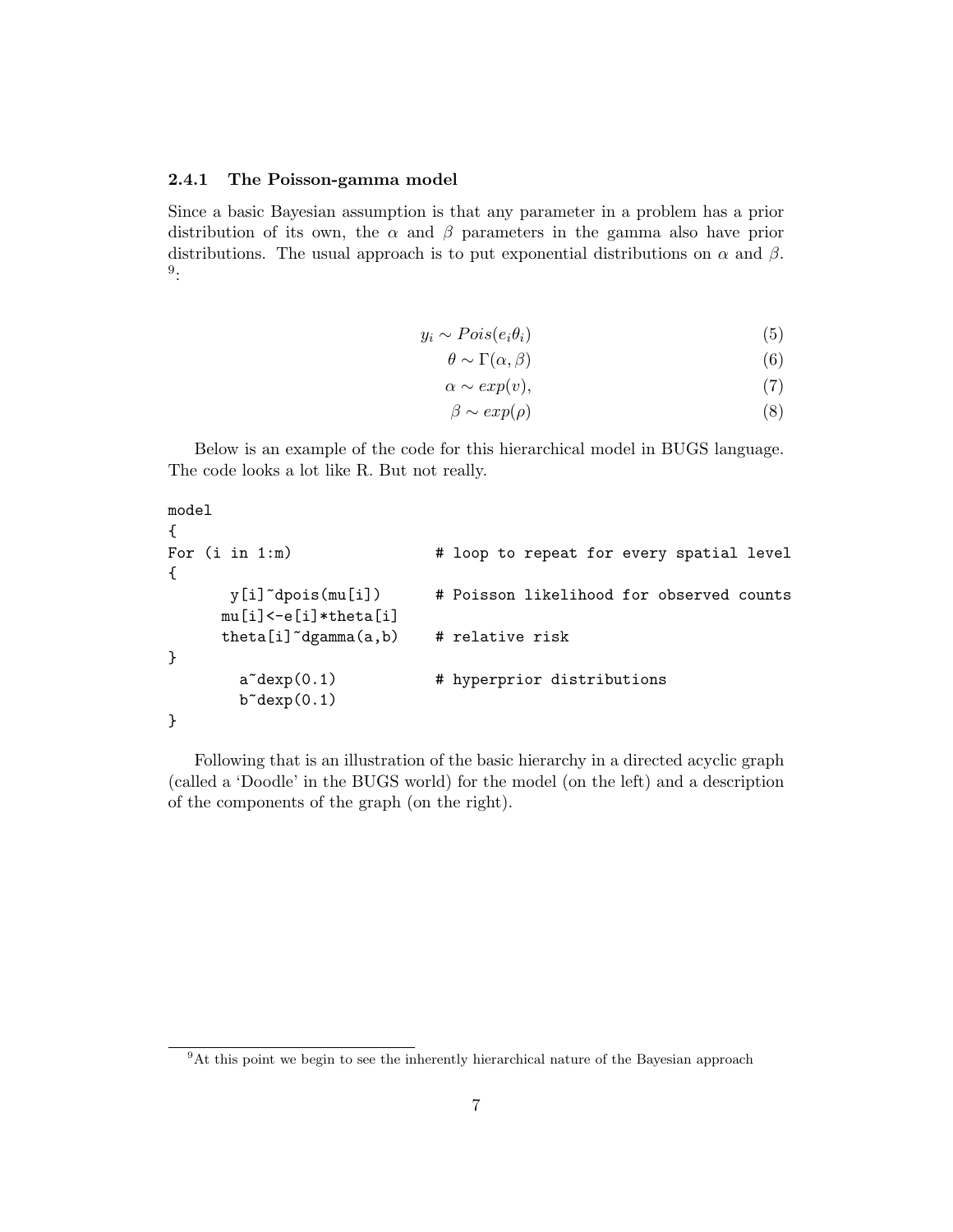

Figure 1: Poisson-gamma Spatial Model Hierarchy

#### 2.4.2 Random and spatial effects

Taking the natural logarithm of our hierarchical model allows the inclusion of linear regression terms, a random effects term and a spatial effects term:

$$
y_i \sim Pois(\mu_i) \tag{9}
$$

$$
log(\mu_i) = \beta_n + T_1 + T_2 \tag{10}
$$

(11)

Where  $\beta_n$  represents a vector a log-linear regression terms for variables that might capture potential confounders like age, gender, or socio-economic status,  $T_1$ represents a random effect term, and  $T_2$  represents a spatial effects term.

Random effects terms have been proposed  $10$  as a useful way to account for group-level heterogeneity . Basically, when there is more variation, or 'noise', in data than is accounted for by the individual-level model and error, we separate out part of the error or residual variance  $(r \sim nl(0,\sigma))$  that we believe is due to the groups that give rise to or within which the individuals are nested  $(v \sim nl(0,\sigma))$ . This variance or heterogeneity though, is not explicitly spatially structured.

The explicit spatial effects component in the model can be represented by a conditional autoregressive (CAR) term, which we first encountered in our discussion

<sup>&</sup>lt;sup>10</sup>Though not always accepted...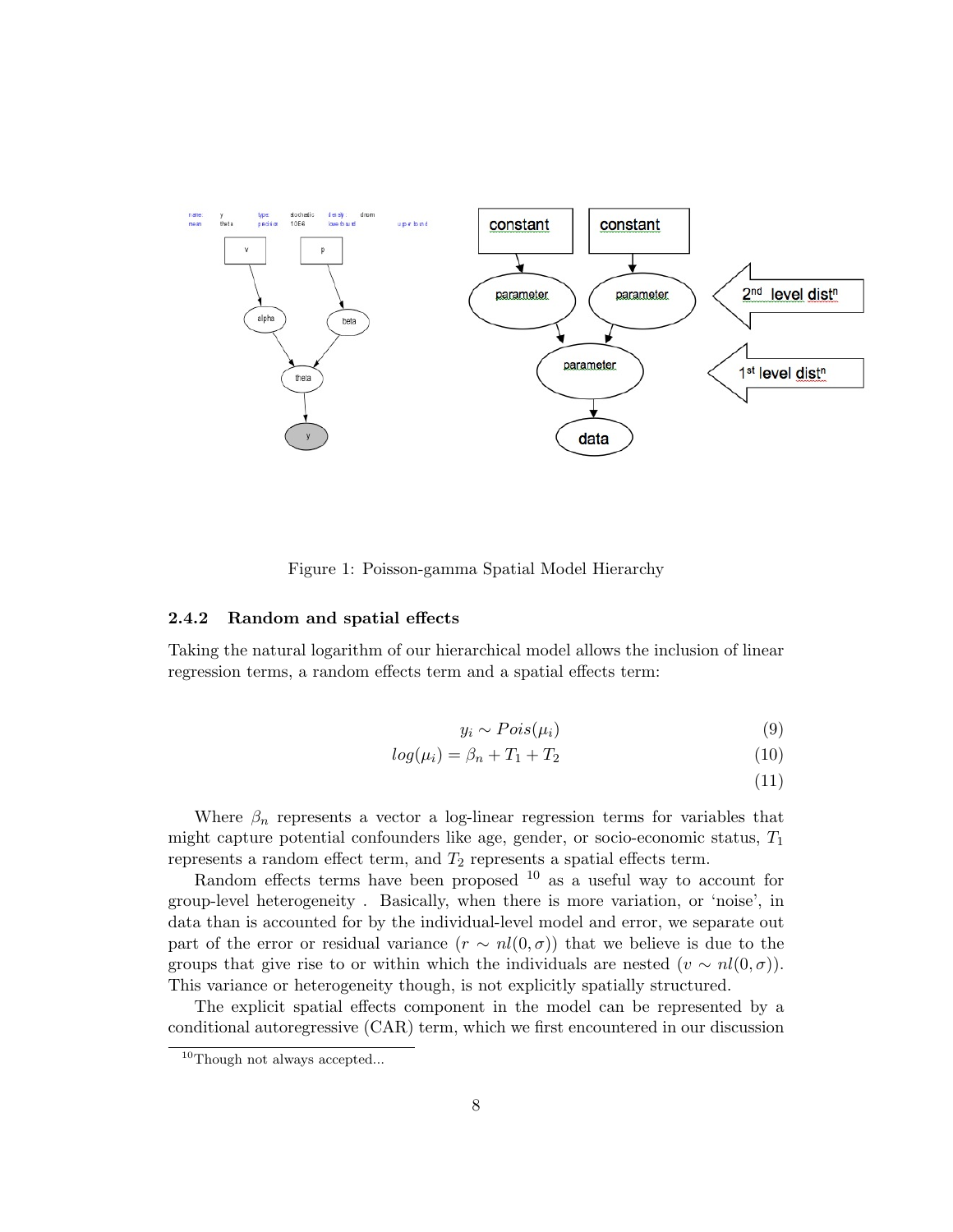of spatial linear models. As you may recall, a CAR model is based on a set of spatial neighborhoods. In the usual formulation, each neighborhood consists of adjacent spatial shapes that share a common border. The mean  $\theta_j$  in neighborhood j is normally distributed with its parameters defined as  $\mu_j$  the average of the  $\mu_{ij}$ 's in the neighborhood and  $\sigma_j$  equal to the  $\sigma$ 's of the neighborhood  $\mu_{ij}$ 's divided by the number  $(\delta_i)$  of spatial shapes in the neighborhood. <sup>11</sup>

$$
\mu_j \sim n l(\bar{\mu_\delta}, \tau_\mu / n_\delta) \tag{12}
$$

In much the same way the random effect term captures unstructured heterogeneity, the CAR term captures spatially structured heterogeneity or variance in the data that is not captured by your risk model.

Our updated model, then looks like this:

$$
y_i \sim Pois(e_i \theta_i = \mu_i) \tag{13}
$$

$$
log(\mu_i) = \beta_n + \nu_i + \nu_i \tag{14}
$$

$$
\nu \sim nl(0, \tau_{\nu})\tag{15}
$$

$$
v \sim nl(\bar{v_{\delta}}, \tau_v/n_{\delta})
$$
\n<sup>(16)</sup>

The WinBUGS package makes it relatively easy to specify a CAR model. You first define an adjacency matrix, which is basically a list of all block groups that share an adjacency. You then define a set of weights for those adjacencies. The most straightforward and most commonly used approach is a weight of 1 when two spatial shapes share an adjacency and a weight of zero when they do not. The following code demonstrates what a model might look like in BUGS:

```
model
```

```
{
```

```
for( i in 1 : m ) {
     y[i] ~ dpois(mu[i])
     mu[i] <- e[i] * rr[i]
     log(rr[i]) <- b0 + b1*variable1 + b2*variable2 + b3*variable3 +v[i] + h[i]
                                      # h is CAR term
                                      # v is random effects term
r[i] < -(y[i]-mu[i]) # r is residual
v[i]~dnorm(0,tau.v) # prior on random effects needs to be inside loop
```
<sup>&</sup>lt;sup>11</sup>The spatially structured component CAR is sometimes described as a Gaussian process  $\lambda \sim$  $N l(W, \tau_{\lambda})$  where W represents the matrix of neighbors that defines the neighborhood structure, and

the conditional distribution of each  $\lambda_i$ , given all the other  $\lambda_i$  's, is normal with  $\mu =$  the average  $\lambda$ of its neighbors and a precision  $(\tau_{\lambda})$ .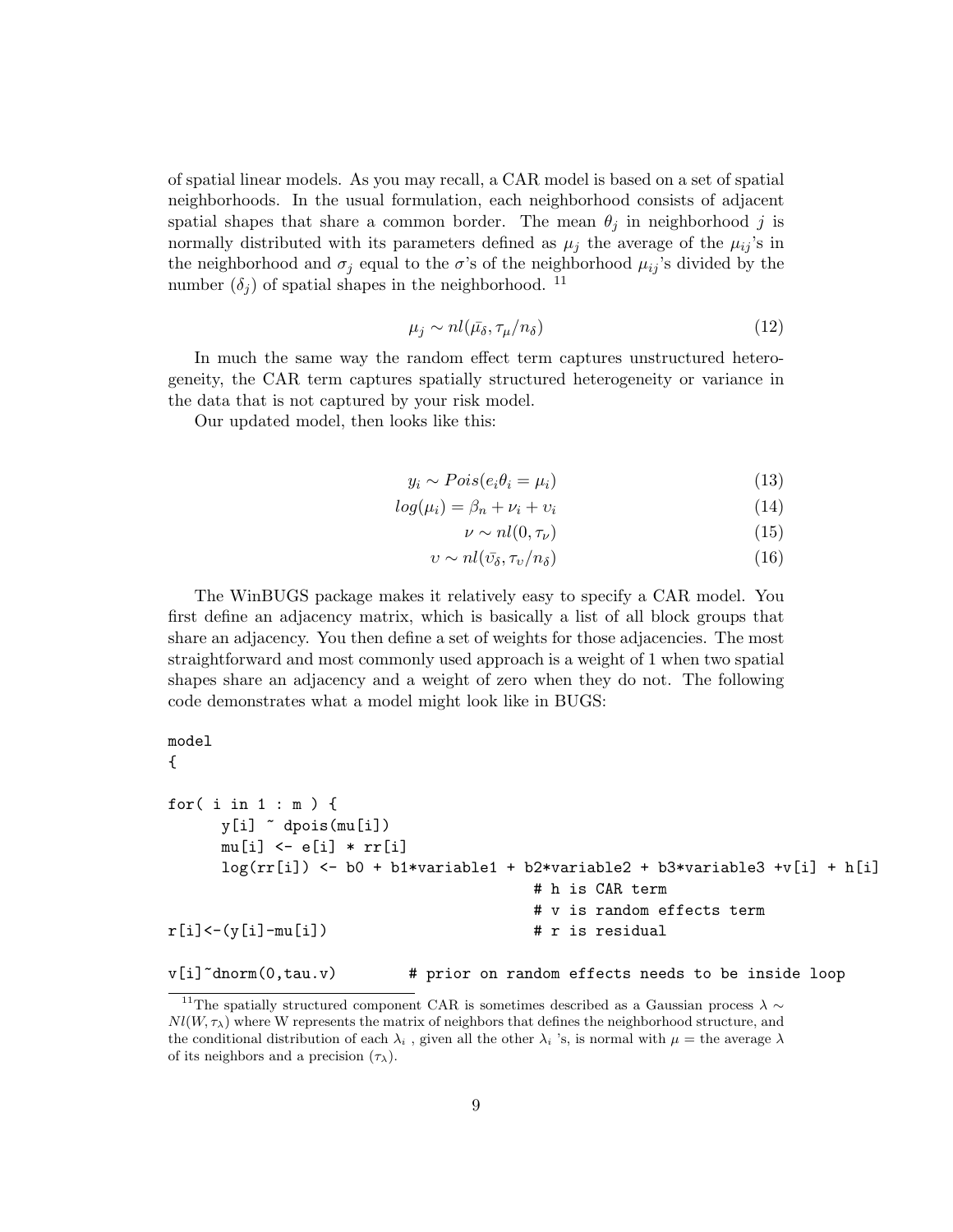```
}
# priors
b0~dflat()
b1~dnorm(0, 0.001)
b2~dnorm(0, 0.001)
b3~dnorm(0, 0.001)
h[1:m]~car.normal(adj[], weights[], num[], tau.h) #prior on CAR
tau.v~dgamma(0.001,0.001) # priors on v and h
            tau.h~dgamma(0.001,0.001)
}
}
```
## 3 From theory to practice: Post-Katrina Repatriation Model

Before applying these methods to our ongoing example about traumatic brain injury in New York City, I'll illustrate the basic approach with a model I developed to try to document and help explain why some New Orleans neighborhoods seemed to rebound relatively quickly, while others languished (and some continue to languish) for years following Hurricane Katrina. The data is US Postal Service counts of the number of households in a census block actively receiving mail. We compare pre-hurricane counts in June 2005 (our expected number) with June 2009 counts (observed number).  $\theta_i$  is an estimate for the increase or decrease in the observed vs. the expected number of households receiving mail in a census block group using a Bayesian smoothed estimate of  $y_i/e_i$ . (Note that we are interested primarily in the decreased 'risk' of mail delivery in a census block). Based on some preliminary, nonspatial, analyses, we are interested in the role of income and geographic elevation above sea-level as predictors of repatriation.

We first plot the unadjusted observed vs. the expected proportion of households receiving mail in block groups pre and post hurricane. The results are fairly heterogeneous, with some areas actually experiencing a net increase in population following the disaster.

We then map our social and environmental variables to see how they vary geographically and if that variation may be consistent with changes in repatriation.

There appears to be, even on this subjective level, an inverse relationship between these two variables. Our next step, is to examine their relationship to repatriation more rigorously. For this, we turn to a Bayesian hierarchical model.

In addition to assessing whether poverty and/or elevation above sea level explains whether folks returned to their homes in Orleans Parish after Hurricane Katrina we also include a conditional auto-regression (CAR) term to 'smooth' the outcome estimate and a a random effects term to capture additional non-modeled variability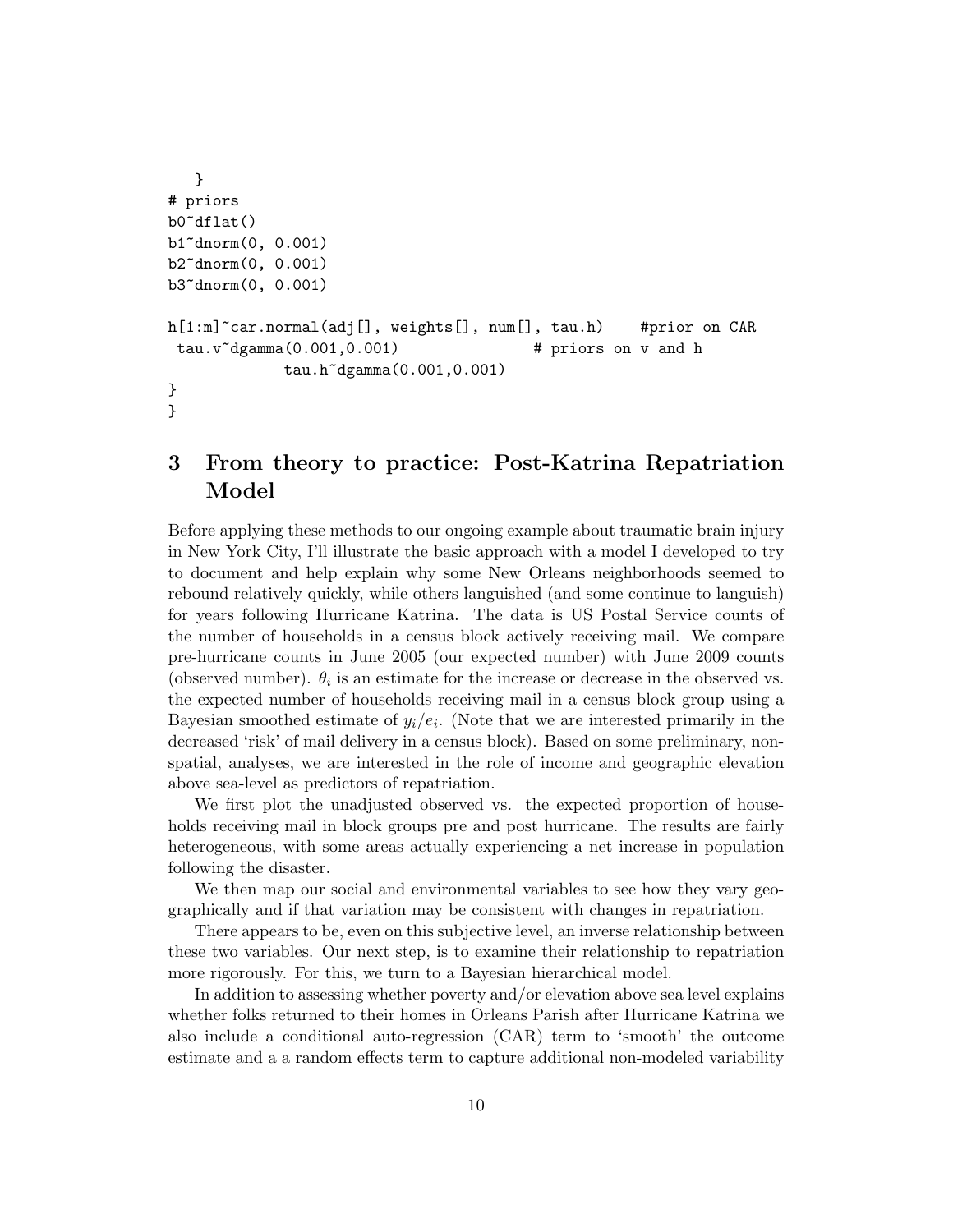

Figure 2: Percent Observed vs. Expected Households Receiving Mail, Orleans County, LA, June 2005 vs. May 2009, by Census Block Group.

across the ecologic units of census block groups. We compared models using the Deviance Information Criterion (DIC) which is a Bayesian analogue of the Akaike Information Criterion (AIC), where a relatively smaller value is considered a 'better' model. We found that by this criterion, a model consisting of the CAR term, poverty, elevation and an interaction term for poverty and elevation is the 'winner'.

```
model
{
for( i in 1 : m ) {
```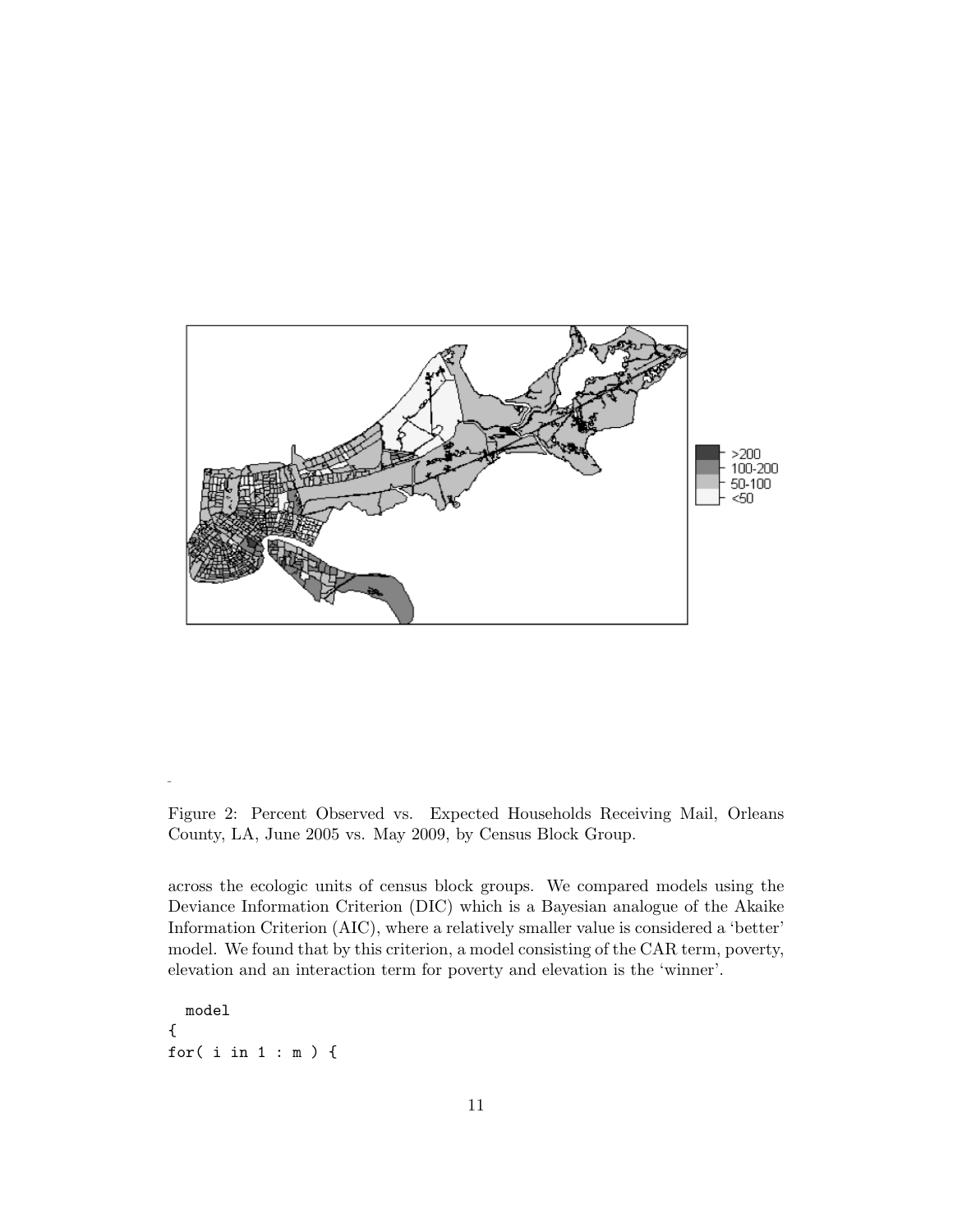

Figure 3: Proportion of Population Living Below Federal Poverty Level, Orleans County, LA, 2000, by Census Block Group.

```
y[i] ~ dpois(mu[i])
     mu[i] <- e[i] * rr[i]
log(rr[i]) \leftarrow b0 + b1*((elevation[i]-3.7)/3.6) + b2*((power[j]-28.4)/18.2) + b3*((elev-1)+b3/2)r[i] < -(y[i]-mu[i]) # r is residual
prob50[i]<-step(0.5-rr[i]) \qquad # step function to calculate and plot exceedenc
   }
h[1:m]~car.normal(adj[], weights[], num[], tau.h) #no need weights in model get from mat
                        b0~dflat()
                        b1~dnorm(0, 0.001)
```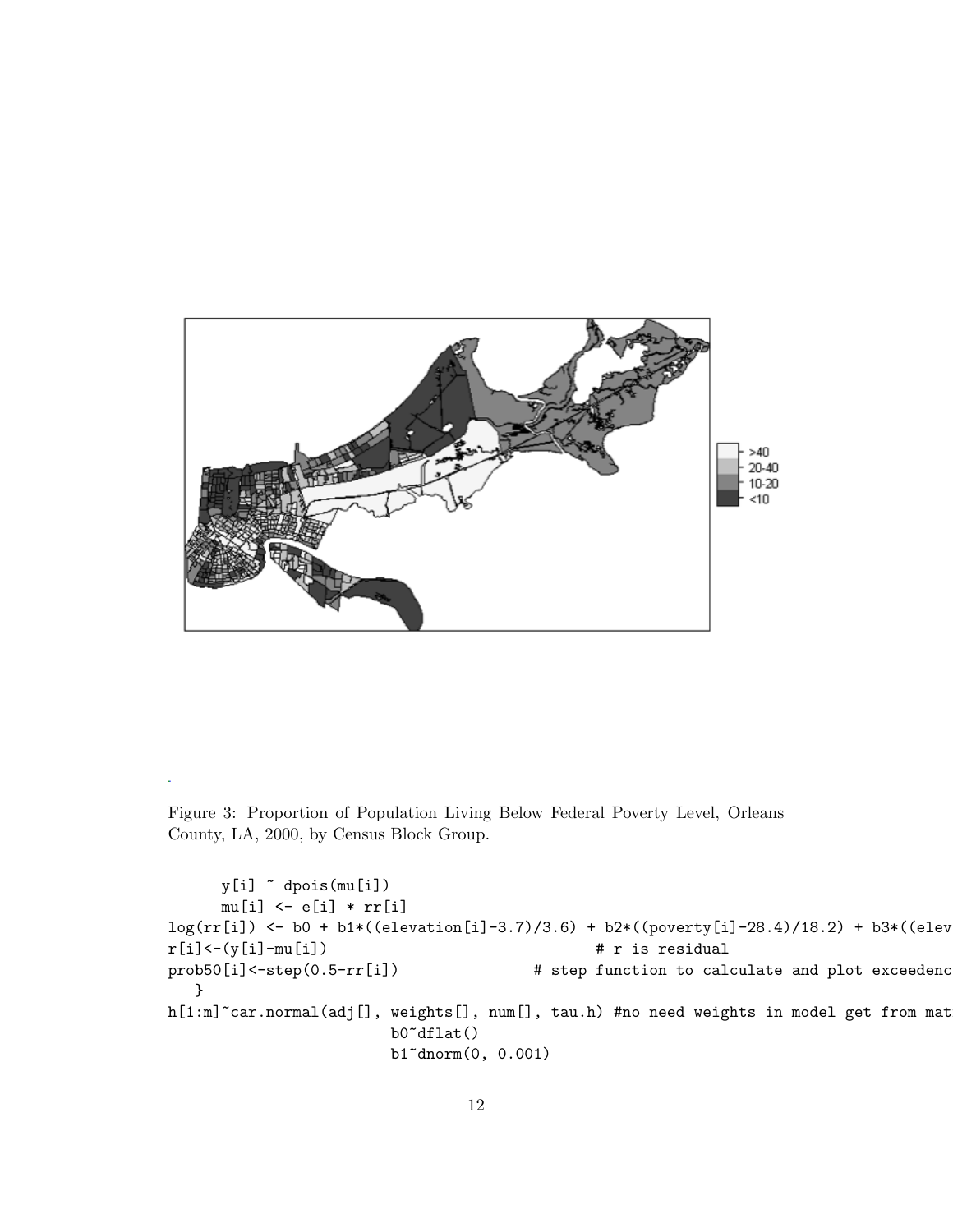

Figure 4: Elevation (in Meters) Above Sea Level. Orleans County, LA, by Census Block Group

> b2~dnorm(0, 0.001) b3~dnorm(0, 0.001) tau.h~dgamma(0.001,0.001) }

Notice that we transformed or re-parameterized our poverty and elevation variables by subtracting the mean dividing by the standard error. The explanation for this lies in assessing convergence to the assumed posterior distribution. Our first plot tracings of the Markov chains appear to be 'wandering' and not efficiently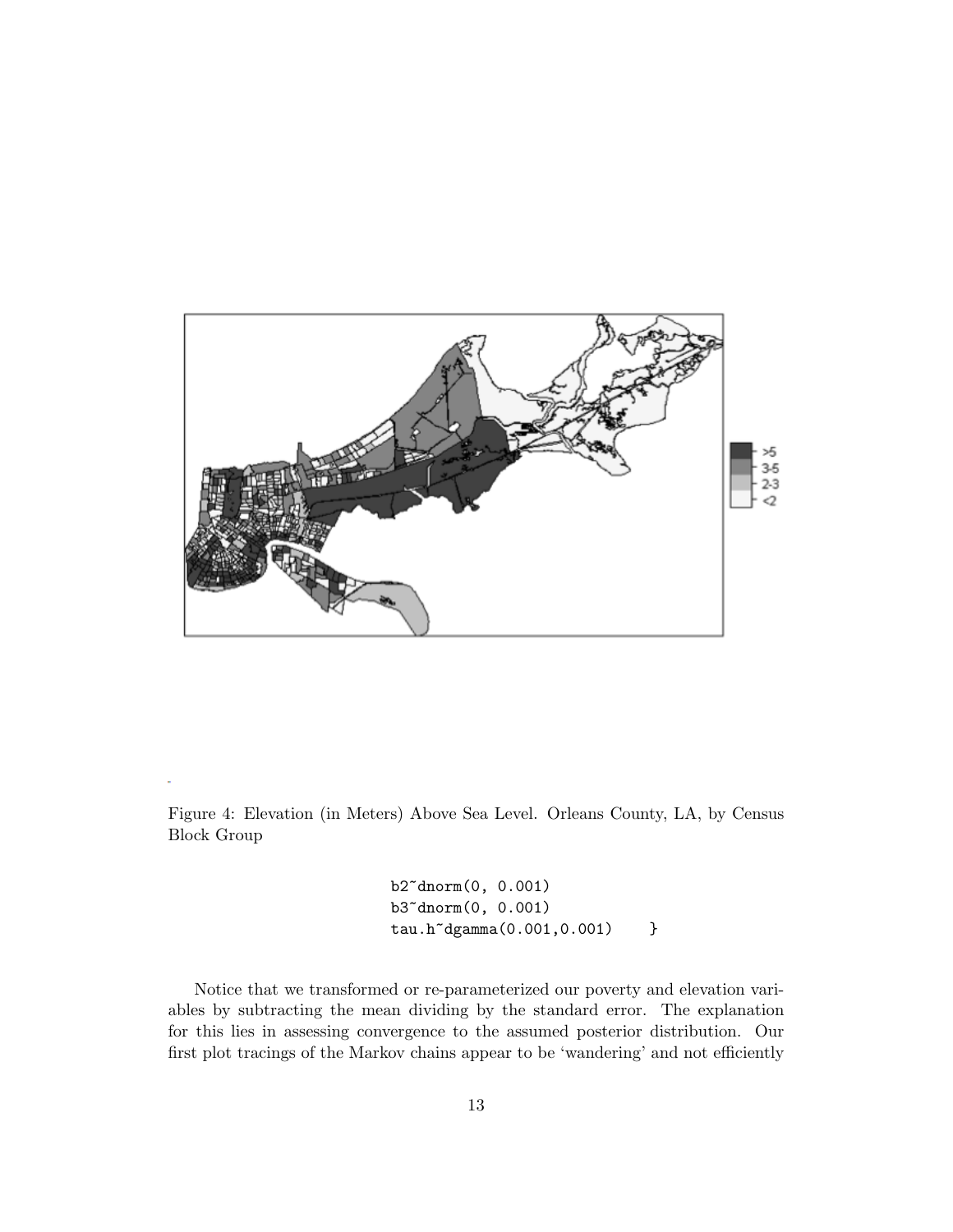

sampling the the sample space for the posterior distribution.

Figure 5: Sample tracings, before re-parameterization.

This issue of potential non-convergence prevents us from making valid inferences on the parameters. There are a few ways to address it. We can re-parameterize the problematic variables by centering them (subtracting the mean value), standardize them (dividing by the standard error) or transform them (taking the log of the value). We find that centering and standardizing the values returns plot tracings much more consistent with convergence. We can test this assessment through use of a statistic, such as the Brooks-Gellman-Rubin statistic, which in this case indicated adequate convergence.

Having fit the model, we now proceed to make inferences and apply the results to smoothing the mapped risk estimates and identifying areas of unusually low repatriation rates. We begin by plotting the probability distributions for our parameter estimates. These are probability density plots of the beta coefficients. That last statement should give you some pause, and actually represents perhaps the most profound difference between a Bayesian approach and the more commonly encountered frequentist or Pearson-Neyman approach to biostatistics. From these data, we can directly calculate the probability of a parameter value. <sup>12</sup>

<sup>12</sup>Take a moment to think about that, and ponder wither the p-value.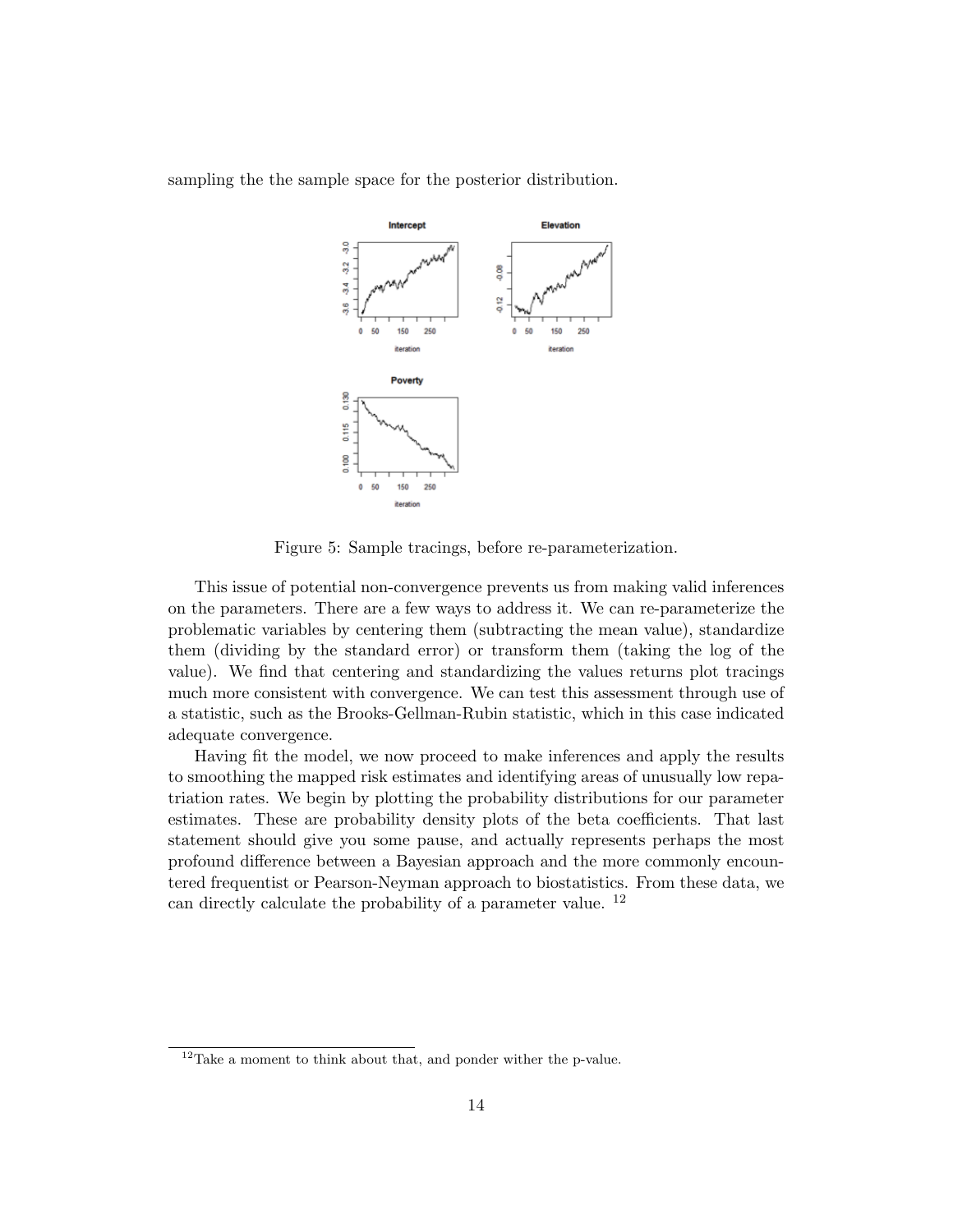

Figure 6: Sample tracings, after re-parameterization.



Figure 7: Kernel density plots of model parameters.

Based on these probability distributions, we can easily calculate the mean and upper and lower credible intervals at the 2.5% and 97.5 probability level for our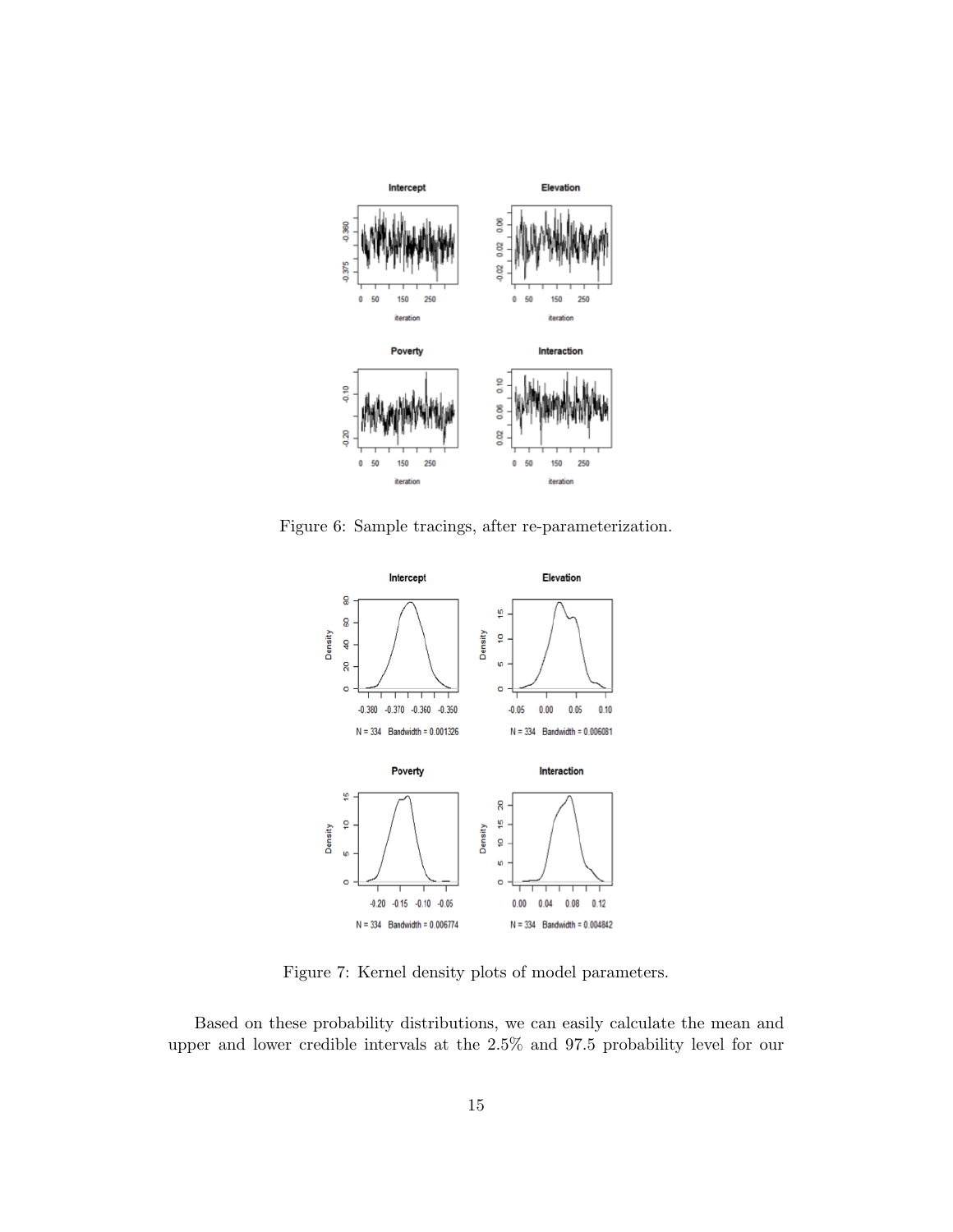parameters.

We see these estimates in the following table.

| Node (parameter) mean |                 | sd       | $MC error 2.5\%$   |            | 97.5%      |
|-----------------------|-----------------|----------|--------------------|------------|------------|
| Intercept             | $-0.3643$       | 0.004737 | $1.777E-4 -0.3739$ |            | $-0.3552$  |
| Elevation             | 0.02958         | 0.02042  | 9.978E-4           | $-0.00882$ | 0.06738    |
| Poverty               | $-0.1443$       | 0.025    | 0.001272           | $-0.1913$  | $-0.09626$ |
| PovertyElevation      | 0.07187 0.01735 |          | 8.302E-4           | 0.04037    | 0.1067     |

The MC error refers to the Monte Carlo error. It is the standard deviation divided by the number of sampling iterations, so is an indication of the increasing precision of our estimates as our sampling increases. As a rule of thumb, the Monte Carlo error should be 1% to 5% of the posterior standard deviation. We conclude from these results that the percentage of individuals below the poverty level was the most consistent predictor of repatriation following this disaster, even more so than elevation above sea level.

The CAR model also returns risk estimates for each census block in our data, conditioned on all the surrounding risk estimates. We can map these results as smoothed risk estimates.

Comparing this map to our previous un-smoothed map (Figure 2) we see there has been some 'shrinkage' toward local mean values.

With this admittedly healthy preamble, we turn our attention once again to traumatic brain injury in New York City to see if a Bayesian approach returns more valid or reliable results than those of non-Bayesian approaches.